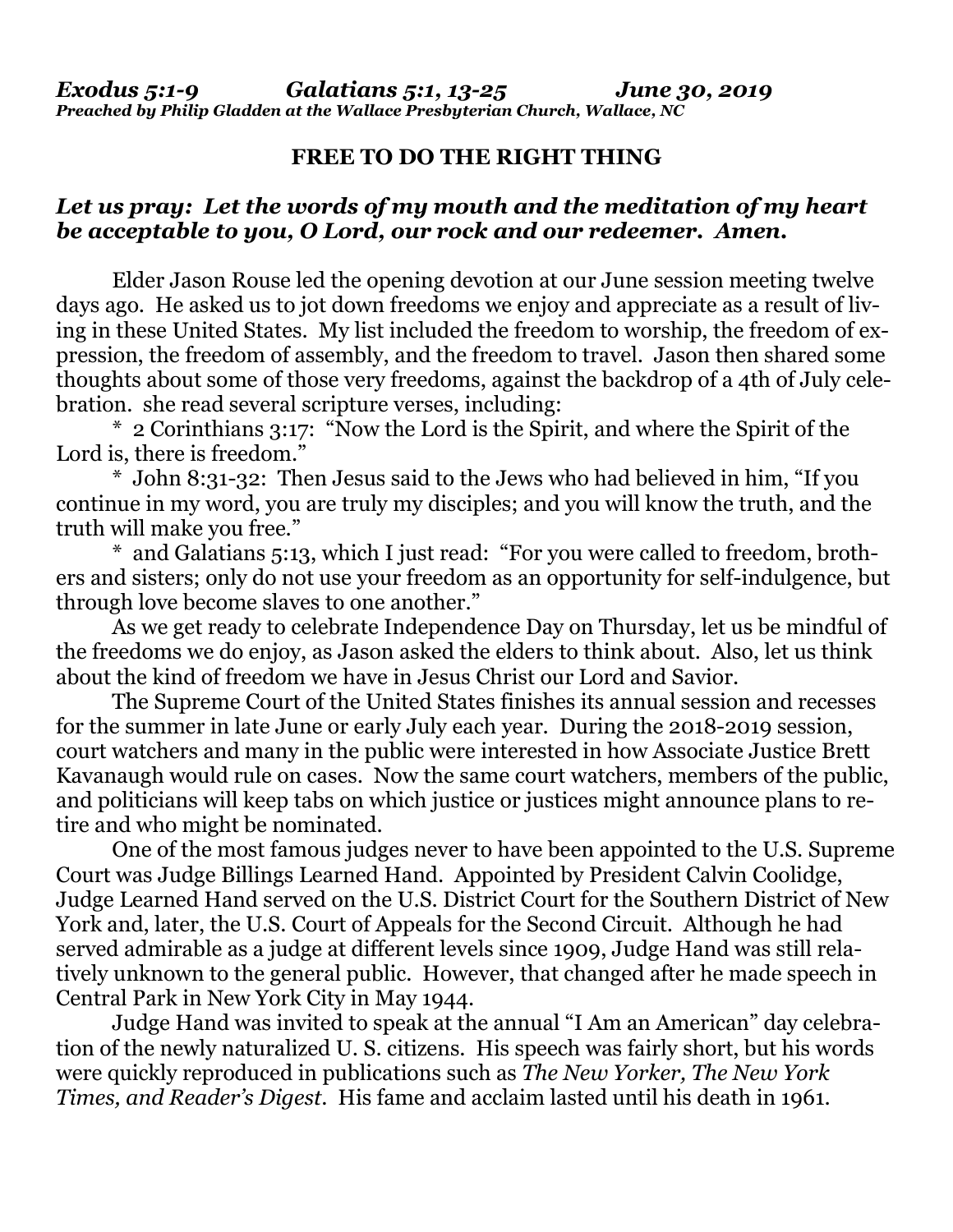Judge Hand is sometimes referred to as the "tenth justice of the Supreme Court." Although he never served on that bench, his opinions are often cited there.

In his speech in Central Park, Judge Hand said, "What do we mean when we say that first of all we seek liberty? I often wonder whether we do not rest our hopes too much upon constitutions, upon laws and upon courts. These are false hopes; believe me, these are false hopes. Liberty lies in the hearts of men and women; when it dies there, no constitution, no law, no court can even do much to help it. While it lies there it needs no constitution, no law, no court to save it. And what is this liberty which must lie in the hearts of men and women? It is not the ruthless, the unbridled will; it is not the freedom to do as one likes. That is the denial of liberty, and leads straight to its overthrow. A society in which men recognize no check upon their freedom soon becomes a society where freedom is the possession of only a savage few; as we have learned in our sorrow."

As he continued his speech, Judge Hand offered this explanation of liberty: "What then is the spirit of liberty? I cannot define it; I can only tell you my own faith. The spirit of liberty is the spirit which is not too sure that it is right; the spirit of liberty is the spirit which seeks to understand the mind of other men and women; the spirit of liberty is the spirit which weighs their interests alongside its own without bias; the spirit of liberty remembers that not even a sparrow falls to earth unheeded; the spirit of liberty is the spirit of Him who, near two thousand years ago, taught mankind that lesson it has never learned but never quite forgotten; that there may be a kingdom where the least shall be heard and considered side by side with the greatest."<sup>1</sup>

As we celebrate our nation's independence on Thursday, Judge Hand's comments from seventy-five years ago about true liberty are timely advice. Most of us are familiar with these words near the beginning of the Declaration of Independence: "We hold these truths to be self-evident, that all men are created equal, that they are endowed by their Creator with certain unalienable rights, that among these are life, liberty, and the pursuit of happiness." So many times, those unalienable rights seem to be understood by the citizens of our nation to mean "I can do whatever I want, and nobody can tell me any differently." That streak of American independence can lead to self-interest at the cost of community. Freedom becomes a personal prize rather than a communal responsibility.

Understanding independence to mean "me-first" contradicts what the men who signed the Declaration of Independence on July 4, 1776 understood true freedom to mean. In the final paragraph of our nation's founding document, Thomas Jefferson proclaimed the independence of the united colonies and listed the powers of the newly free and independent states. The final sentence of the Declaration of Independence, interestingly enough, speaks of mutual dependence. It says: "And for the support of this declaration, with a firm reliance on the protection of Divine Providence, we *mutually pledge to each other* our lives, our fortunes and our sacred honor."

The idea that true freedom means you're free to become mutually dependent on one another is the same idea the apostle Paul expresses about our freedom in Christ. In his letter to the Gentile Christians in the region of Galatia, he writes: "For freedom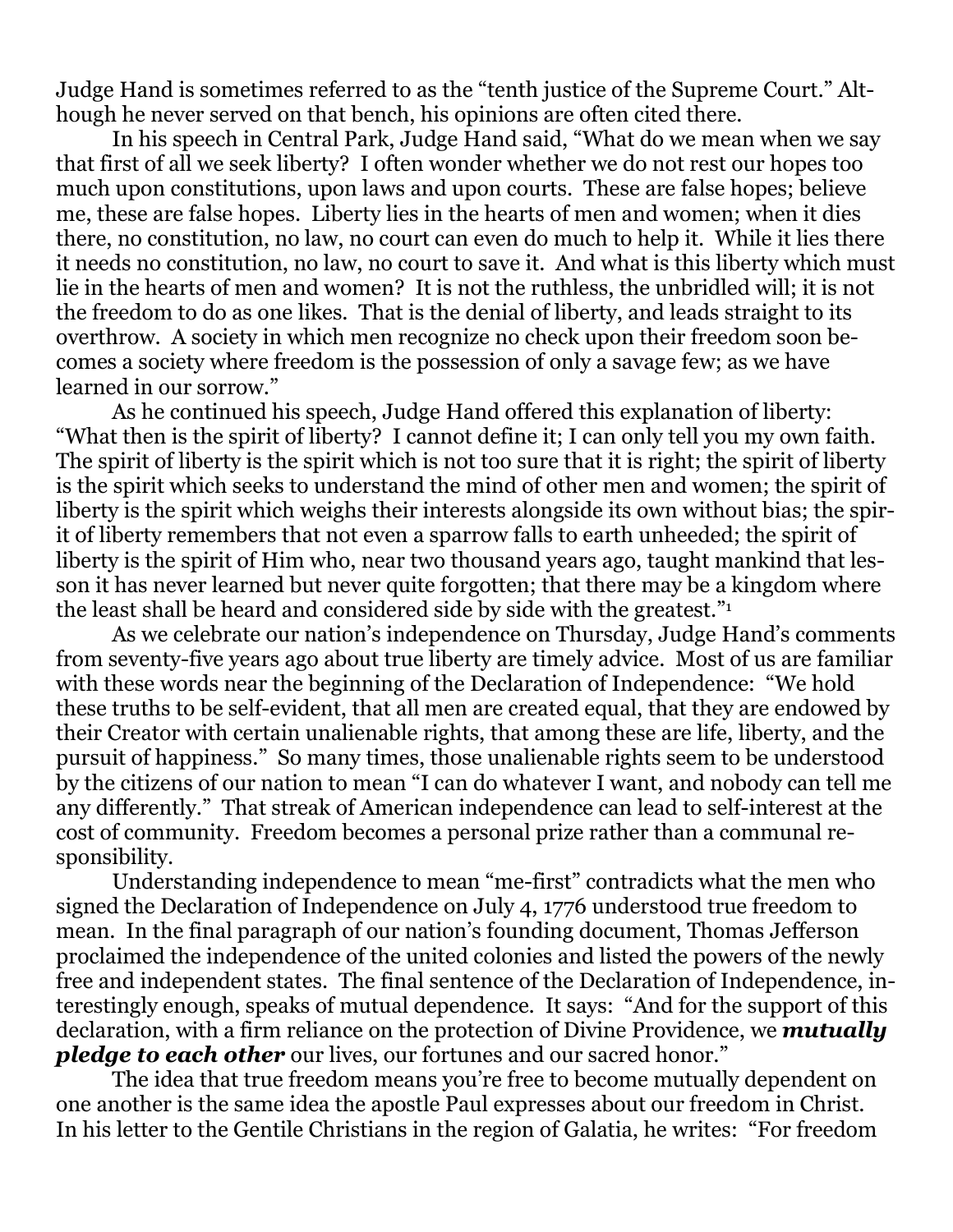Christ has set you free; therefore, stand firm and do not again be subject to a yoke of slavery. For you were called to freedom; only do not use your freedom as an opportunity for the flesh, but through love become slaves to one another."

Some early Christians, especially the Jewish Christians in Jerusalem, accused Paul of spreading a gospel of libertinism. They were afraid Paul's gospel could and would be heard as "You are free to do anything you want, as long as you have faith in Jesus Christ." In fact, some Christians, especially those in Corinth, seem to have done just that. They thought faith in Jesus Christ set them free from any and all moral restraints.

Other Jewish Christian leaders from Jerusalem thought they had to balance out Paul's gospel preaching by adding strict observance of the Jewish law as requirements for the Gentiles to become believers. But Paul would have nothing to do with that teaching of the law. He didn't have a problem with God's law. After all, it was *God's* law. Paul did have a problem with the idea that you had to have faith + obedience to the law in order to be saved. To live that way, according to Paul, is to be subject again to a yoke of slavery. Trying to fulfill the law by our own best efforts and righteous deeds inevitably puts the spotlight on ourselves and leads to self-interest. Consider the Pharisee who prayed in the temple, "I fast twice a week; I give a tenth of all my income. Thank you, God, that I'm not like other people."

So, there are two possibilities for living the Christian life, at opposite ends of the spectrum. One approach is to do whatever you want to do because, after all, "for freedom Christ has set us free." At the other end is to toe the line, keep you nose clean, follow the rules, and somehow try to prove that we are righteous, fit, and deserving of God's kingdom. Neither one of these approaches leaves room for faith in Jesus Christ and God's grace. Neither one of these approaches to life comes close to the idea of true freedom in Jesus Christ.

In a sermon called "The Predicament of Freedom," Rev. Joanna Adams says, "To be free really means to be liberated from the prison of 'me, myself, and I.' To be truly free is to be able to move beyond the self and, as one who is wise has put it, to move into the risk of love and to give oneself to the demand of service. *To be free is to be free for responsibility, not from responsibility.* I think of how Christ Jesus who had everything in the world going for himself — power, status, safety — how he chose, freely chose to empty himself and take on the form of a servant for the sake of the world. Now that is freedom."<sup>2</sup>

On June 15, 1215, King John of England set his seal on a document at Runnymede, beside the Thames River. Four days later, the king and the barons accepted the final version of the Magna Carta Liberatum, the "Great Charter of the Liberties." The Great Charter spelled out certain rights and became a symbol of liberty and the foundation of individual freedoms.

Paul's letter to the Galatians has been called the "Magna Carta of the Christian life and faith. Paul's message echoes that joyful shout, "Free at last! Free at last! Thank God Almighty, I'm free at last!" In the final analysis, the truth is we're either servants of sin or servants of Christ. Freedom for Christians doesn't mean standing on